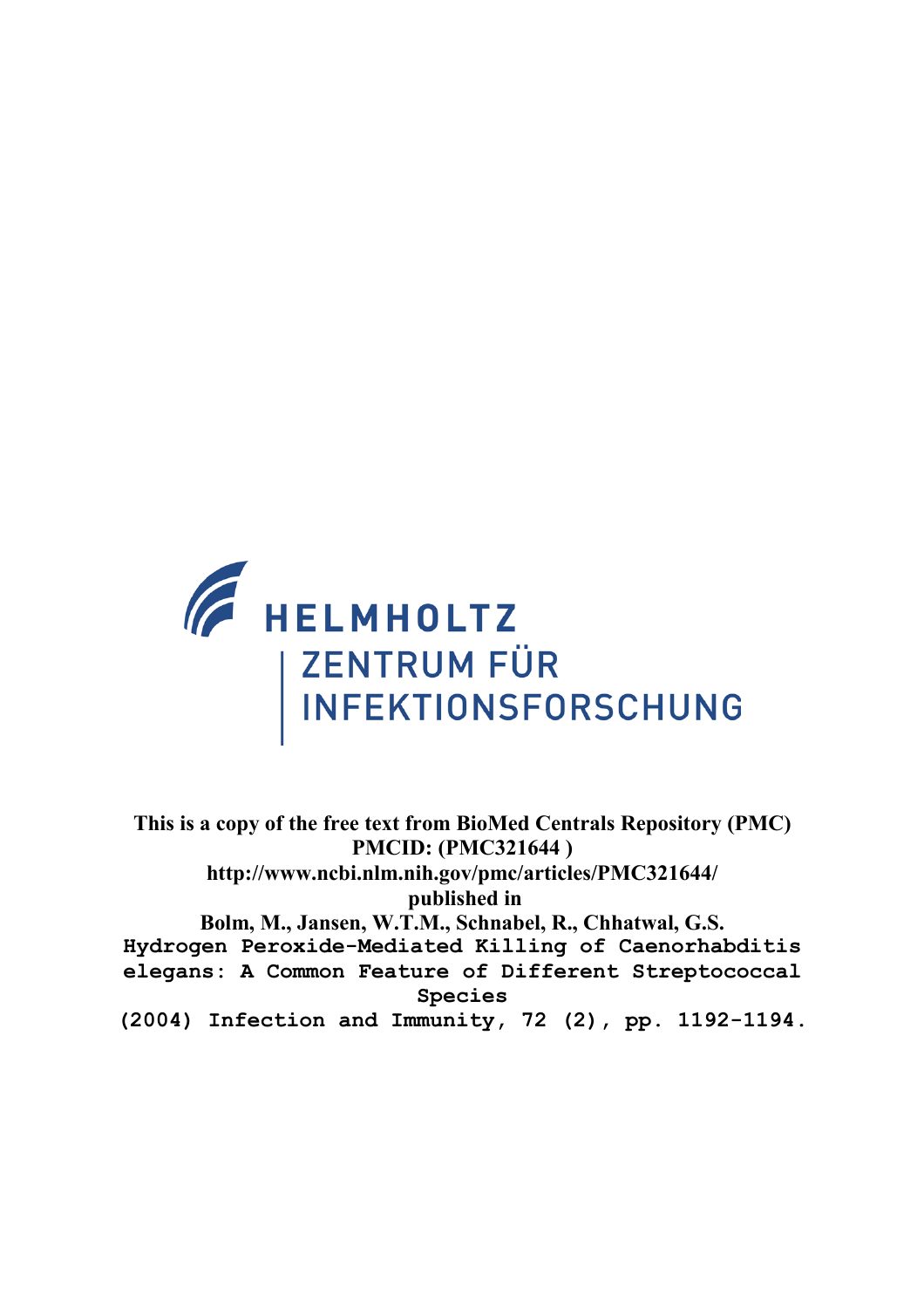## Hydrogen Peroxide-Mediated Killing of *Caenorhabditis elegans*: a Common Feature of Different Streptococcal Species

Maike Bolm,<sup>1\*</sup> Wouter T. M. Jansen,<sup>2</sup> Ralf Schnabel,<sup>3</sup> and Gursharan S. Chhatwal<sup>1</sup>

*GBF—German Research Centre for Biotechnology, 38124 Braunschweig,*<sup>1</sup> *and Institut fu¨r Genetik, TU Braunschweig, 38106 Braunschweig,*<sup>3</sup> *Germany, and University Medical Center, 3584 CX Utrecht, The Netherlands*<sup>2</sup>

Received 6 October 2003/Returned for modification 7 November 2003/Accepted 10 November 2003

**Recently, we reported that** *Streptococcus pyogenes* **kills** *Caenorhabditis elegans* **by the use of hydrogen peroxide (H2O2). Here we show that diverse streptococcal species cause death of** *C. elegans* **larvae in proportion to the level of H2O2 produced. H2O2 may mask the effects of other pathogenicity factors of catalase-negative bacteria in the** *C. elegans* **infection model.**

Streptococcal species other than group A streptococci (GAS; *Streptococcus pyogenes*) can cause a wide range of diseases in animals and humans, including nonsymptomatic commensal-like carriage, skin infections, septicemia, arthritis, endocarditis, otitis media, pneumonia, and meningitis (1, 5, 11). A frequent cause of severe diseases is *S. pneumoniae* (pneumococcus) (1, 11), while closely related viridans streptococci (*S. mitis* and *S. oralis*) are commensals of the human oral cavity (12). Group B streptococci (GBS; *S. agalactiae*) predominantly infect neonates (15, 16). Among the group C streptococci (GCS) and group G streptococci (GGS) are mainly animal pathogens (e.g., *S. zooepidemicus* and *S. canis*) (5). To gain further insight into the complex streptococcus-host interactions, additional animal models are needed. *Caenorhabditis elegans* has been introduced as a new, facile, cheap, and genetically amenable model organism for the study of the pathogenesis of several human pathogens (reviewed in reference 6). The first streptococcal species shown to kill *C. elegans* was *S. pneumoniae*, although the mechanism of killing remained unclear (8). Recently, we described that *S. pyogenes* kills *C. elegans* within 24 h and that this killing is exclusively mediated by  $H_2O_2$ (10). Since  $H_2O_2$  production under aerobic conditions might be a common feature of the catalase-negative streptococci, we considered  $H_2O_2$  toxicity to be the general characteristic by which streptococci kill *C. elegans*.

To test this hypothesis, killing assays were performed using *C. elegans* N2 (Bristol). Fifteen GBS strains (6 serotypes), 13 GCS (7 *S. zooepidemicus*, 3 *S. dysgalactiae*, 2 *S. equisimilis*, and 1 *S. equi*) strains, 19 GGS strains, 2 viridans streptococcus strains (*S. mitis* and *S. oralis*), and 15 pneumococcus strains (10 serotypes) were used in this study. GAS strains SP1 and SP2 (14) and *Escherichia coli* OP50 (3) were used as control strains.

Killing assays were performed as described previously (10). Briefly, for the liquid killing assay, sterile *C. elegans* L1 larvae were added to bacterial logarithmic-phase cultures in fresh diluted Todd-Hewitt broth supplemented with 0.5% yeast extract (THY), and viability at  $25^{\circ}$ C was scored. H<sub>2</sub>O<sub>2</sub> production in the liquid killing assay was measured photometrically by using horseradish peroxidase and phenol red as substrate (10). Catalase at a final concentration of 2,000 U/ml was added to control cultures prior to the addition of *C. elegans* larvae to eliminate  $H_2O_2$ .

For the solid killing assay, GAS, GBS, GCS, GGS, and viridans streptococci were grown overnight at 37°C in THY, while *S. pneumoniae* cultures were grown for only 5 h in brain heart infusion (BHI) medium. BHI medium was used instead of THY in order to compare our results with those published earlier by Garsin et al. (8). The bacterial overnight cultures were plated  $(100 \mu l)$  on nematode growth medium agar and incubated aerobically at room temperature for 24 h. For *S.* pneumoniae, 100 µl of culture was plated on BHI agar and incubated at 37°C in a 5%  $CO<sub>2</sub>$ -95% air atmosphere for 24 h according to the protocol of Garsin et al. (8). Incubation with *C. elegans* nematodes at 25°C under aerobic conditions and scoring of viability were performed as previously described  $(10).$ 

Killing capacity and  $H_2O_2$  production in the liquid assay were tested over a time course of 24 h for three representative strains of GBS, GCS, GGS, and *S*. *pneumoniae*, as well as for two strains of viridans streptococci (Table 1). In addition, two GAS strains were used as controls: an  $H_2O_2$ -negative (SP1) and an H<sub>2</sub>O<sub>2</sub>-positive (SP2) strain (14). *E. coli* OP50 was used as a negative control. None of the GBS strains were lethal to *C. elegans*, while one of three GCS strains, two of three GGS strains, and all three *S. pneumoniae* strains killed the nematode worms. The control strains GAS SP1 and *E. coli* OP50 did not influence the viability of *C. elegans*, whereas GAS SP2 was lethal. There was a positive correlation between  $H_2O_2$  production by the bacteria and killing of the nematodes (Table 1). For all strains, killing of *C. elegans* was preceded by accumulation of H<sub>2</sub>O<sub>2</sub>. All strains accumulated maximum  $H_2O_2$  concentrations after 6 h, and killing plateaus were reached after 24 h. Figure 1 shows  $H_2O_2$  production and killing curves within 24 h for a representative strain. Catalase prevented killing of *C. elegans* by all strains in both the liquid assay (Table 1) and the solid assay (data not shown). The killing capacity of all strains significantly correlated with the amount of  $H_2O_2$  produced ( $r^2$ )  $= 0.99$ ,  $n = 15$ ,  $P < 0.0001$ ; GraphPad Prism linear-regression analysis).

<sup>\*</sup> Corresponding author. Mailing address: Department of Microbial Pathogenesis and Vaccine Research, GBF—German Research Centre for Biotechnology, Mascheroder Weg 1, 38124 Braunschweig, Germany. Phone: 49-531-6181-466. Fax: 49-531-6181-708. E-mail: mkb @gbf.de.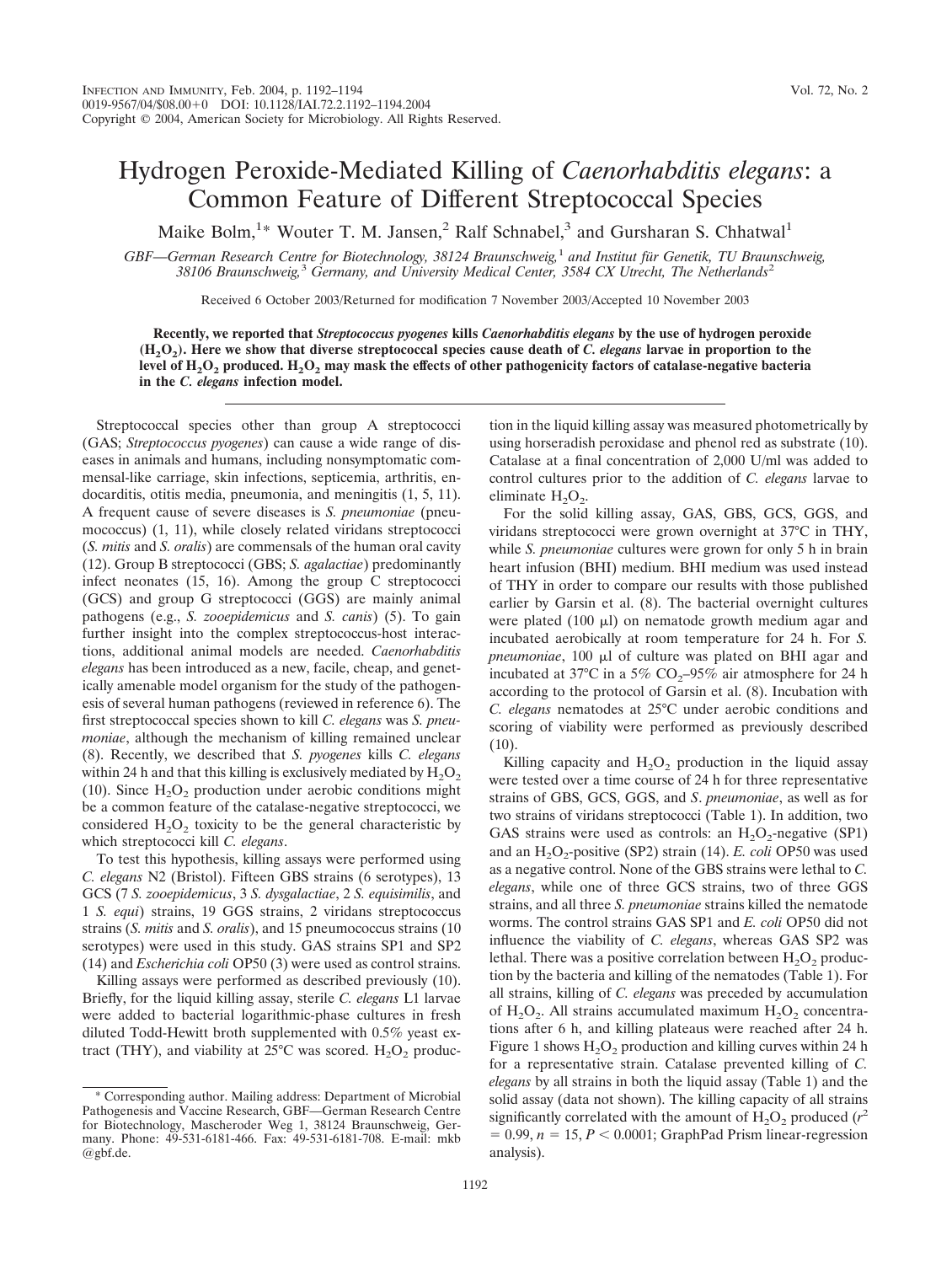| Group and/or species         | Strain                             | $H_2O_2$ concn<br>(mM)  | % Killed                    |                                               |
|------------------------------|------------------------------------|-------------------------|-----------------------------|-----------------------------------------------|
|                              |                                    |                         | Without<br>catalase         | With<br>catalaseb                             |
| GAS                          |                                    |                         |                             |                                               |
| S. pyogenes                  | SP <sub>1</sub><br>SP <sub>2</sub> | 0.051<br>1.500          | $<$ 1<br>100                | $<$ 1<br>$<$ 1                                |
| <b>GBS</b>                   |                                    |                         |                             |                                               |
| S. agalactiae                | 0171<br>0176<br>MM96000115         | 0.007<br>0.007<br>0.007 | <1<br>$\mathbf{0}$<br>$<$ 1 | $\boldsymbol{0}$<br>$\boldsymbol{0}$<br>$<$ 1 |
| GCS                          |                                    |                         |                             |                                               |
| S. dysgalactiae              | Dys 97/21                          | 1.600                   | 100                         | <1                                            |
| S. equi                      | Equi 90 43569                      | 0.029                   | <1                          | $\boldsymbol{0}$                              |
| S. equi subsp. zooepidemicus | Zoo 82 43572                       | 0.110                   | <1<br><1                    | $\boldsymbol{0}$<br>$\boldsymbol{0}$          |
|                              |                                    |                         |                             |                                               |
| GGS                          | Kiel 13                            | 0.047                   | $<$ 1                       | $\boldsymbol{0}$                              |
|                              | G22                                | 1.500                   | $100\,$                     | $\boldsymbol{0}$                              |
|                              | G <sub>25</sub>                    | 1.400                   | 100                         | $\theta$                                      |
| S. pneumoniae                | <b>ATCC 6303</b>                   | 1.700                   | 100                         | $\boldsymbol{0}$                              |
|                              | <b>ATCC 6319</b>                   | 1.500                   | 100                         | <1                                            |
|                              | <b>ATCC 10368</b>                  | 1.700                   | 100                         | $<$ 1                                         |
| S. mitis                     | <b>ATCC 49456</b>                  | 1.610                   | 100                         | $\mathbf{0}$                                  |
| S. oralis                    | <b>ATCC 35037</b>                  | 1.520                   | 100                         | <1                                            |
| E. coli                      | OP <sub>50</sub>                   | 0.061                   | $<$ 1                       | $\boldsymbol{0}$                              |

TABLE 1. Killing of *C. elegans* by different streptococcal species is proportional to the level of  $H_2O_2$  production<sup>*a*</sup>

*a* Data indicate H<sub>2</sub>O<sub>2</sub> production after 6 h and percent killing after 24 h in the liquid assay (means, *n* = 2). H<sub>2</sub>O<sub>2</sub>-producing (SP2) and -nonproducing (SP1) GAS strains (14) and *E. coli* OP50 were used as controls. *<sup>b</sup>* Catalase was nontoxic for streptococci.

To find out whether a majority of strains in each group had the potential to kill, the number of strains tested for killing efficacy was increased. A total of 15 GBS, 13 GCS, 19 GGS, 2 viridans streptococcus, and 15 pneumococcus strains were evaluated for their capacity to kill *C. elegans*. None of the GBS strains killed *C. elegans*, whereas 4 of 13 (31%) of the GCS strains, 11 of 19 (58%) GGS strains, and 15 of 15 (100%)



FIG. 1. H<sub>2</sub>O<sub>2</sub> production and nematode killing by *S. pneumoniae* strain ATCC 6319. Results are mean values from two representative experiments.  $H_2O_2$  production is indicated by triangular symbols, nematode killing without catalase is shown with closed square symbols, and killing with catalase is depicted with open square symbols.

pneumococcus strains, as well as both oral streptococcus strains (100%), killed *C. elegans* in the liquid assay (Table 1).

As we observed previously (10), killing was less pronounced in the solid assay. Strains that were nonlethal in the liquid assay also did not kill on solid medium. None of the GBS, GCS, GGS, or viridans streptococcus strains killed the nematodes after 24 h on solid plate medium, whereas 12 of 15 (80%) pneumococcus strains were lethal.

We show here that besides GAS, other streptococci could kill *C. elegans*. As was reported previously for GAS (10), we found here that pneumococci, viridans streptococci, some GCS, and GGS produced similar amounts of  $H_2O_2$  and showed similar killing kinetics as equimolar amounts of pure  $H<sub>2</sub>O<sub>2</sub>$ . Killing by all strains depended completely upon the amount of  $H_2O_2$  produced and could be prevented with catalase. None of the GBS produced  $H_2O_2$ ; therefore, they did not affect the viability of *C. elegans*.

There was no correlation between human pathogenicity of the strains and their killing capacity for *C. elegans* in the assays just described. Pathogenic bacteria like *S. pneumoniae* show the same killing effects as oral commensals like *S. mitis* and *S. oralis*. The mortality of *C. elegans* reflected solely the  $H_2O_2$ production of the bacterial strains.

Streptococcal production of  $H<sub>2</sub>O<sub>2</sub>$  has several effects in humans. It inhibits a variety of competing organisms in the upper respiratory tract (13) and causes direct oxidative damage to brain ependymal cells (9), ciliated nasal epithelium (7), and